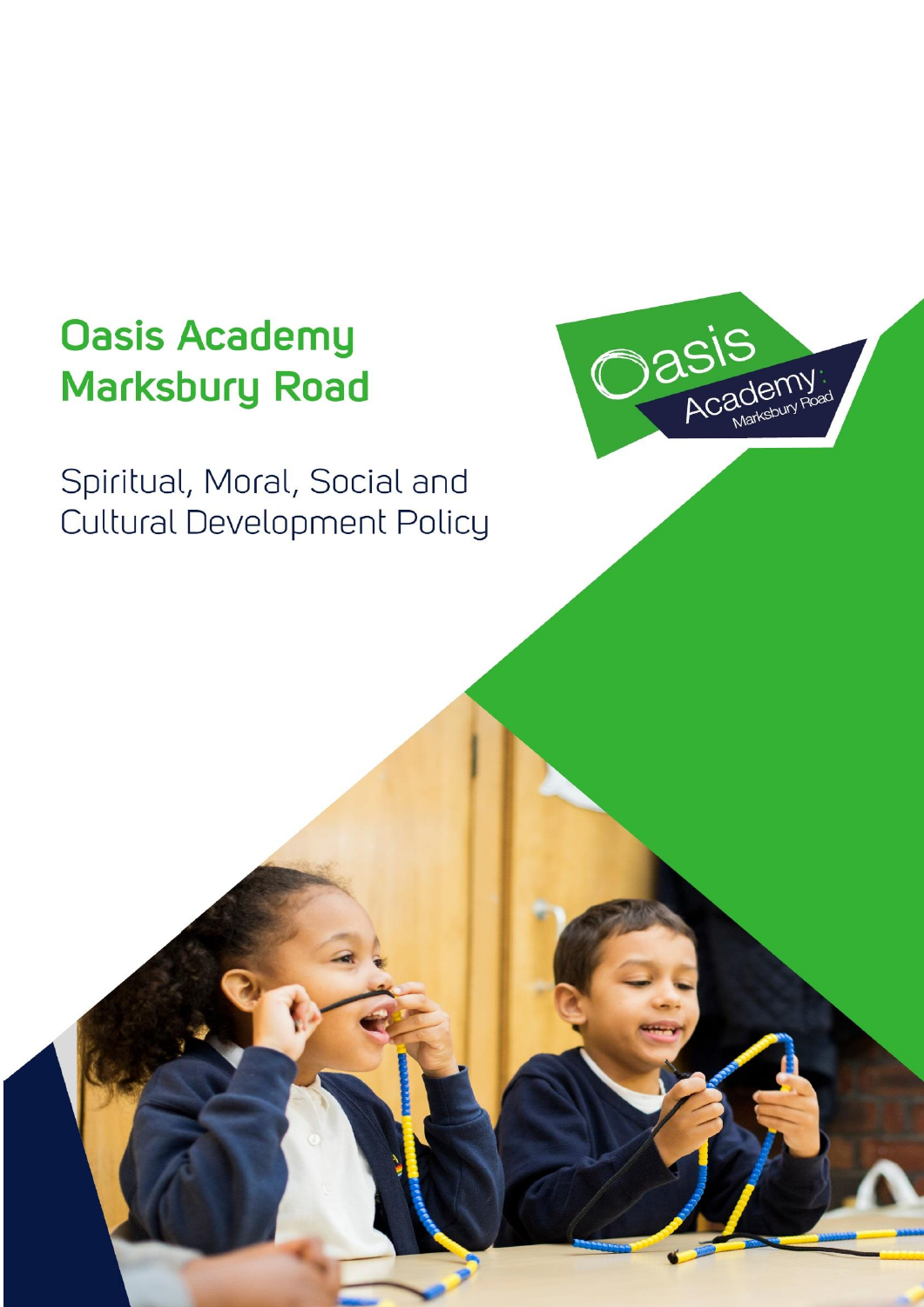

**Aims**: The Academy provides and effective provision to ensure that children have the opportunity to develop their spiritual, moral, social and cultural development and are encouraged to respect the fundamental British Values

# **Objectives**

At OAMR the learning environment actively promotes in children the knowledge, skills, attitudes and values they will need to succeed and be happy in future lives.

At OMAR the curriculum provides a rich range of artistic, sporting and cultural activities that encourage children to work together and collaborate. A further range of extra-curricular opportunities both offered through he Academy and South Bristol Hub will enhance the provision provided

During EYFS and KS1 all children will have an OAMR scrapbook where they will record their achievements, both in and out of the Academy, for OAMR Bronze, Silver and Gold Awards.

During KS2 children will all complete Primary Edge Contender and most will complete Primary Edge Champion

We will use PATHs, PSHE, SRE and RE curriculums to link with the development of SMSC

#### **Spiritual**

Definition:

Spiritual development focuses on an individual's own personal beliefs and values and their resulting behaviours. Through spiritual development, children are able to understand their own feelings and emotions and this enables them to reflect and learn.

## Our learning environment and curriculum:

Curriculum opportunities enable pupils to:

- Be curious and to express feelings of delight and wonder, (scientific investigations, chemical reactions, new life, the global landscape)
- Empathise and consider the viewpoints of others, (debates, drama activities, discussing feelings and empathising with characters in familiar stories)
- Consider how a belief can change people's lifestyles (R.E, investigating communities and faiths, historical case studies)
- Discuss what they think they have achieved and what they need to do to be successful in the future, (self-assessment, target setting activities)

#### **Moral**

#### Definition:

Moral development means exploring, understanding and recognising shared values and considering the issues of right and wrong.

## Our learning environment and curriculum:

Curriculum opportunities enable pupils to:

- Codes of conduct and class rules, agreed with children and displayed in the classroom
- A clear and consistent rewards and sanctions that children understand and believe to be fair
- Class and phase assemblies that discuss moral values and cite expectations
- Activities that enable pupils to give opinions and show their values

Oasis Academy Marksbury Road – Spiritual, Moral, Social and Cultural Development Policy Page | 2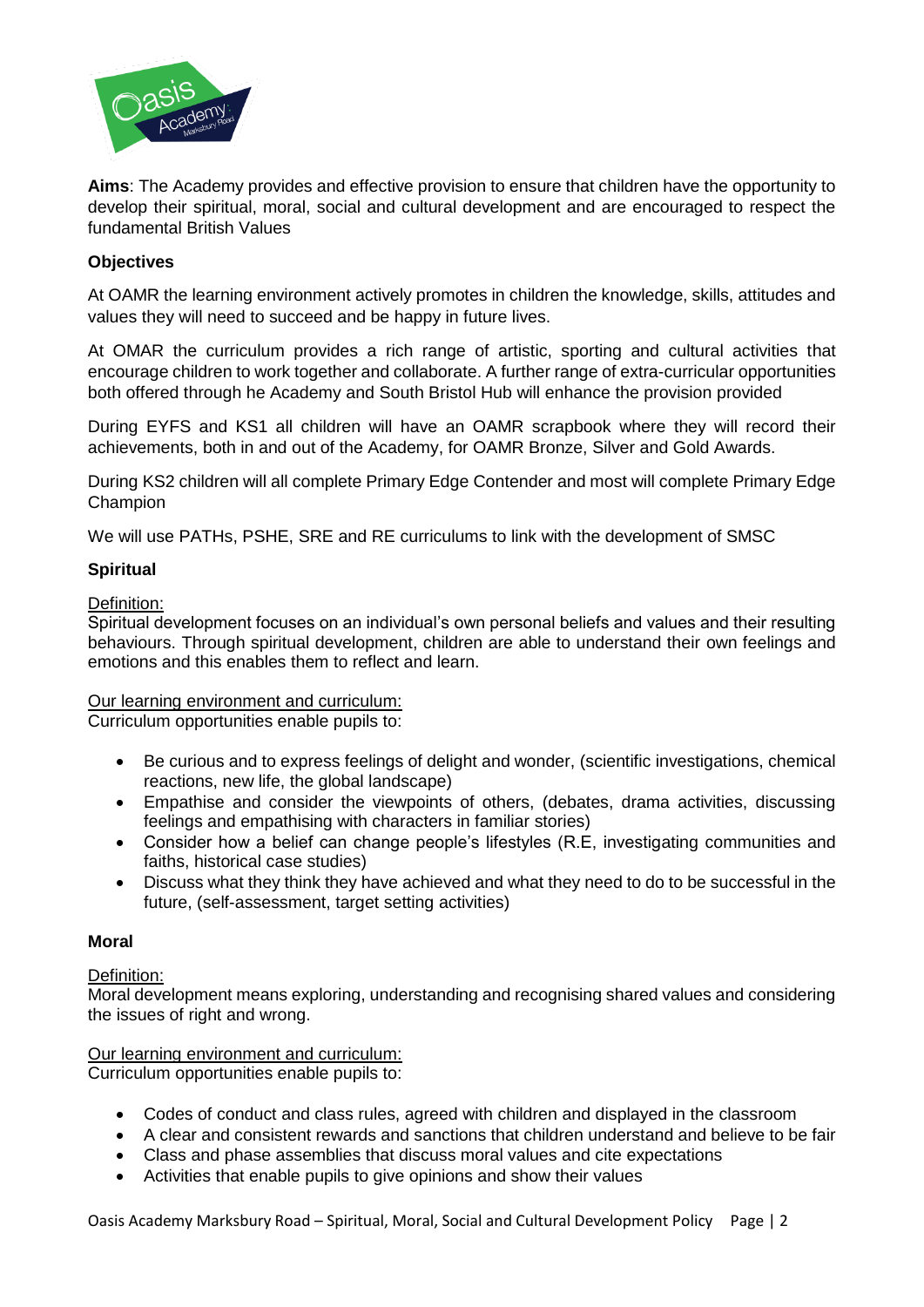

 Discussing the choices made by the pupils and others and the resulting outcomes, character studies, studies of historical figures

# **Social**

#### Definition:

Social development involves learners working effectively together and participating successfully in the school community as a whole. During a pupils social development they gain interpersonal skills that allow them to form successful relationships and to become a positive team member.

# **Cultural**

#### Definition:

Cultural development enables learners to develop an understanding of their own culture and of other cultures locally, nationally and internationally. It also means learning to feel comfortable in a variety of cultures and valuing cultural diversity.

#### Our learning environment and curriculum:

Children are introduced to a regional and global perspective in life through:

- Links with local and international schools
- Stories from different cultures
- First hand experiences through local visits, theatre, art and artists
- Visitors from the local and international community
- Being part of national and international fundraising events
- Studies of a different lifestyle including different food, dress, festivals and places of worship

The Quality of Teaching and Learning in SMSC will be moderated during the cycle of Accountability and during Peer reviews.

#### **Appendix 1:**

Each child will be encouraged to complete the challenges listed below to earn Bronze, Silver and Gold. To achieve Bronze children will need to achieve at least 10, Silver 20, gold 30 and platinum 50.

List of Achievements: See National Trust things to be done by 113/4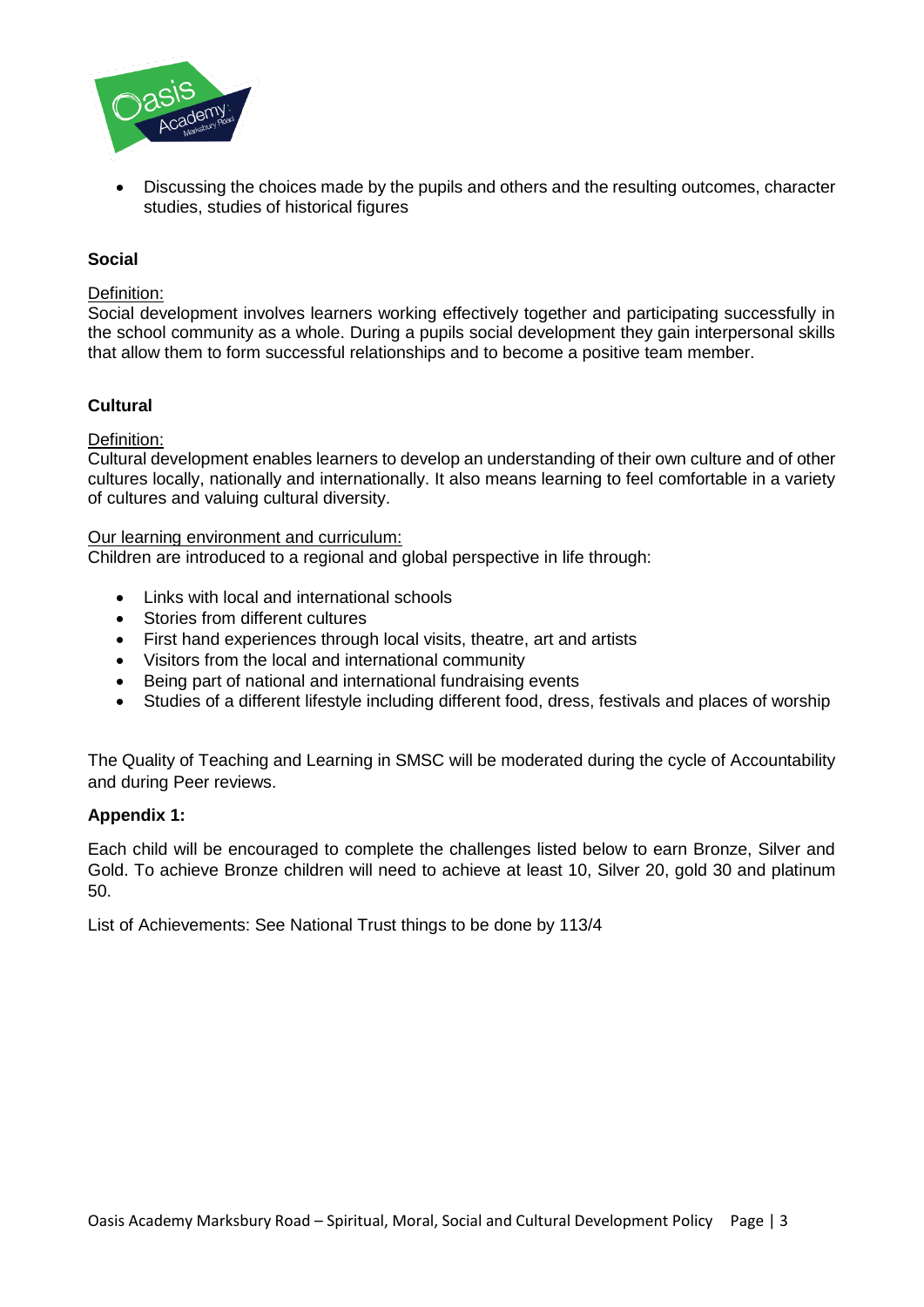# **Appendix 2:**

# **Assembly Calendar Theme: Life! - September 2015 to February 2016**

|                   | Sept                    | Oct                        | <b>Nov</b>               | <b>Dec</b>               | Jan                           | Feb                     |
|-------------------|-------------------------|----------------------------|--------------------------|--------------------------|-------------------------------|-------------------------|
| <b>LIFE Focus</b> | <b>Following</b>        | Rhythm                     | Image                    | <b>Belonging</b>         | <b>Connection</b>             | <b>Giftedness</b>       |
|                   | (Rabbi)                 |                            |                          |                          |                               |                         |
| <b>Additional</b> |                         |                            | Children in Need         | Hanukah                  | <b>Democracy Day</b>          | Fairtrade fortnight     |
|                   |                         |                            | Remembrance day          | Christmas                | <b>Martin Luther King Day</b> | St David's Day          |
|                   |                         |                            | <b>Diwali</b>            |                          |                               |                         |
|                   |                         |                            | St Andrews day           |                          |                               |                         |
| <b>Assemblies</b> | Who do I follow?        | <b>Foundations</b>         | Identity                 | <b>Building great</b>    | What is filling my life?      | My uniqueness           |
| (Fortnightly      |                         |                            |                          | friendships              |                               |                         |
| Topic)            |                         |                            |                          |                          |                               |                         |
| <b>KS1&amp;2</b>  | Who am I leading?       | Feel the rhythm            | Purpose                  | Conflict isn't all bad   | Healthy or not!               | Being a gift to others  |
|                   |                         |                            |                          |                          |                               |                         |
|                   |                         |                            |                          |                          |                               |                         |
| <b>Quotes for</b> | "Everybody is following | "Example has more          | "We know what we are     | "If we have no peace,    | "We shall never know          | "We are all gifted, but |
| Facebook/         | somebody. Everybody     | followers than reason."    | but not what we may      | it is because we have    | all the good that a           | we have to discover     |
| website           | has faith in something  | <b>Christian Nestell</b>   | be." William             | forgotten that we        | simple smile can do."         | the gift, uncover the   |
|                   | and somebody. We        | <b>Bovee</b>               | Shakespeare              | belong to each other."   | <b>Mother Teresa</b>          | gift, nurture and       |
|                   | are all believers."     |                            |                          | <b>Mother Teresa</b>     |                               | develop the gift and    |
|                   | Rob Bell                | "Happiness is not a        | "The best way to find    |                          | "We can be tired,             | use it for the Glory of |
|                   |                         | matter of intensity but    | yourself is to lose      | "Nothing is so strong    | weary and emotionally         | God and for the         |
|                   | "Leadership is          | of balance, order,         | yourself in the service  | as gentleness, nothing   | distraught, but after         | liberation struggle of  |
|                   | practised not so much   | rhythm and harmony."       | of others."              | so gentle as real        | spending time alone           | our people." Louis      |
|                   | in words, but in        | <b>Thoms Merton</b>        | Mahatma Gandhi           | strength." St Francis    | with God, we find that        | Farrakhan               |
|                   | attitudes and actions." |                            |                          | de Sales                 | He injects our bodies         |                         |
|                   | Harold S Greenan        | "Life is a song - sing it. |                          |                          | with energy, power            | "You are a child of     |
|                   |                         | Life is a game - play it.  | "Define yourself         |                          | and strength. " Charles       | God. Your playing       |
|                   |                         | Life is a challenge -      | radically as one         | "When you practice       | Stanley                       | small does not serve    |
|                   |                         | meet it. Life is a dream   | beloved by God. This     | gratefulness, there is a | "Don't judge each day         | the world. There is     |
|                   | "It is a curious thing, | - realise it. Life is a    | is your true self. Every | sense of respect         | by the harvest you            | nothing enlightened     |
|                   | Harry, but perhaps      | sacrifice - offer it. Life | other identity is        | toward others." Dalai    | reap but by the seeds         | about shrinking so that |
|                   | those who are best      |                            |                          | Lama                     |                               | other people won't feel |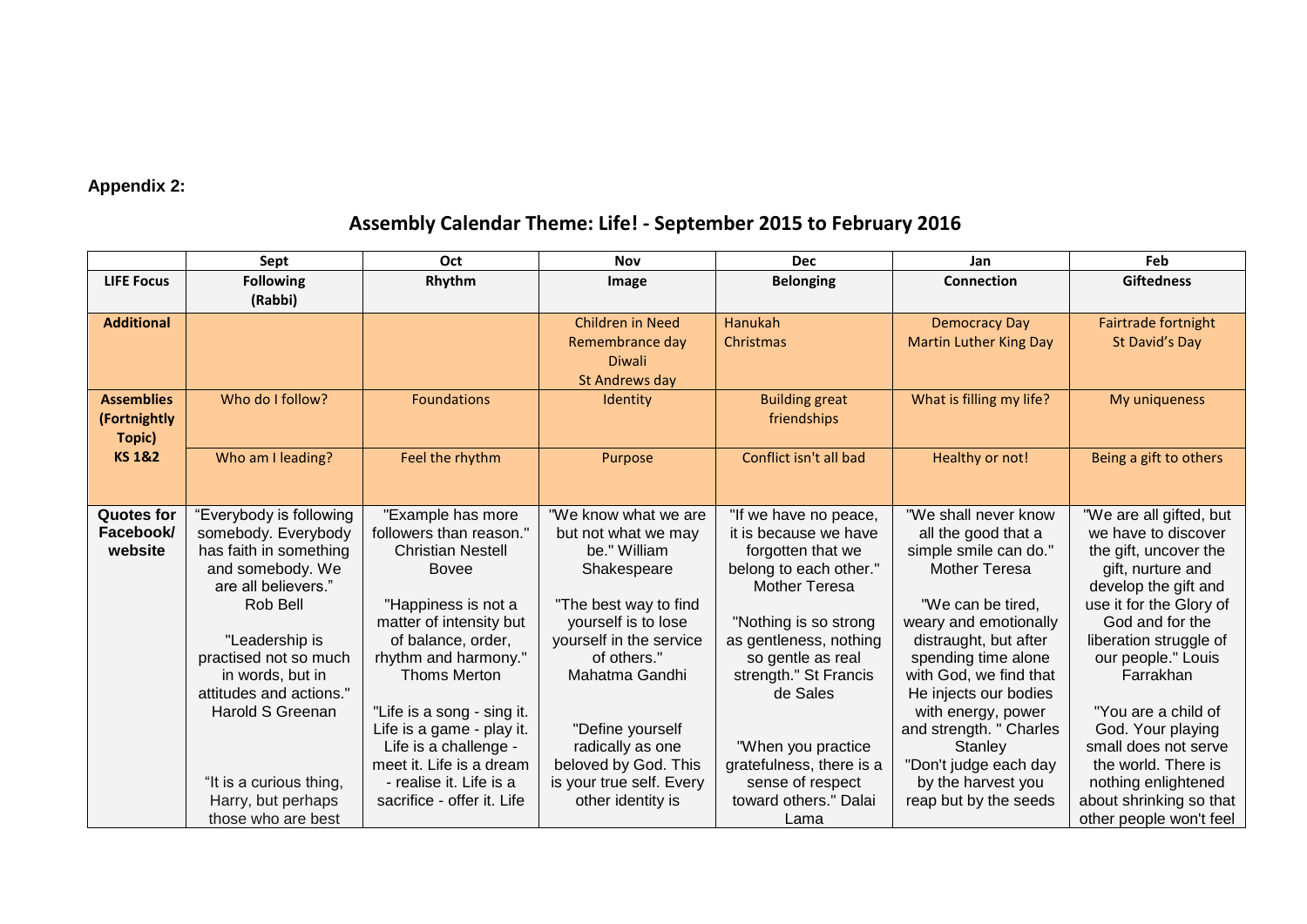

| suited to power are     | is love - enjoy it." Sai | illusion." Brennan     |                         | that you plant." Robert | insecure around you.     |
|-------------------------|--------------------------|------------------------|-------------------------|-------------------------|--------------------------|
| those who have never    | Baba                     | Manning                | "As iron sharpens iron, | Louis Stevenson         | We are all meant to      |
| sought it. Those who,   |                          |                        | so a friend sharpens a  |                         | shine, as children do.   |
| like you, have          | "Our life always         | "We must make the      | friend." King Solomon   | "Every moment and       | We were born to make     |
| leadership thrust upon  | expresses the results    | choices that enable us |                         | every event of every    | manifest the glory of    |
| them, and take up the   | of our dominant          | to fulfil the deepest  |                         | person's life on earth  | God that is within us.   |
| mantle because they     | thoughts." Soren         | capacities of our real |                         | plants something in his | It's not just in some of |
| must, and find to their | Kierkegaard              | selves." Thomas        |                         | soul." Thomas Merton    | us; it's in everyone.    |
| own surprise that they  |                          | Merton                 |                         |                         | And as we let our own    |
| wear it well."          |                          |                        |                         |                         | light shine, we          |
| Harry Potter and the    |                          |                        |                         |                         | unconsciously give       |
| <b>Deathly Hallows</b>  |                          |                        |                         |                         | other people             |
|                         |                          |                        |                         |                         | permission to do the     |
| "Leadership is about    |                          |                        |                         |                         | same. As we are          |
| one life influencing    |                          |                        |                         |                         | liberated from our own   |
| another."               |                          |                        |                         |                         | fear, our presence       |
| John Maxwell            |                          |                        |                         |                         | automatically liberates  |
|                         |                          |                        |                         |                         | others." Marianne        |
|                         |                          |                        |                         |                         | Williamson               |
|                         |                          |                        |                         |                         |                          |
|                         |                          |                        |                         |                         |                          |
|                         |                          |                        |                         |                         |                          |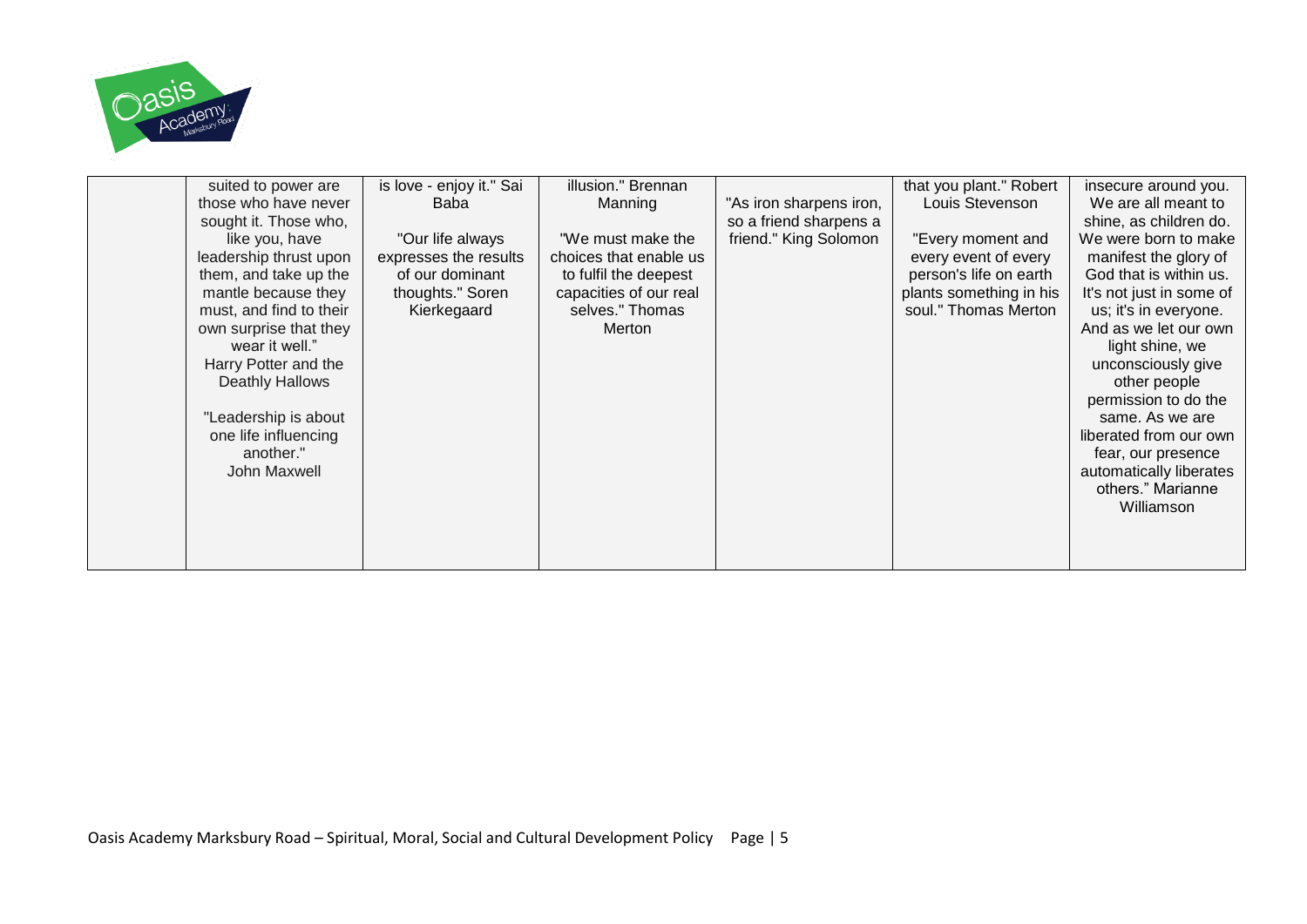

# **Assembly Calendar Theme: Life! – March to July 2016**

|                                                               | <b>March</b>                                    | <b>April</b>                                      | May                                               | June                                          | July                                                   |
|---------------------------------------------------------------|-------------------------------------------------|---------------------------------------------------|---------------------------------------------------|-----------------------------------------------|--------------------------------------------------------|
| <b>LIFE Focus</b>                                             | <b>Transform</b>                                | <b>Inclusion</b>                                  | <b>Resources</b>                                  | <b>Wholeness</b>                              | <b>Ritual</b>                                          |
| <b>Additional</b>                                             | <b>World Book Day</b>                           | St George's Day                                   | May Day                                           | Ramadan                                       | Eid                                                    |
|                                                               | <b>Sports relief</b><br>St Patrick's Day        |                                                   |                                                   |                                               |                                                        |
| <b>Assemblies</b><br>(Fortnightly Topic)<br><b>KS 1&amp;2</b> | Who is my neighbour?                            | Outsiders in!                                     | In your hands<br>(Sharing)                        | <b>Habits</b>                                 | Space                                                  |
|                                                               | Voice for the voiceless                         | Becoming a peacemaker                             | The way we spend                                  | Rest                                          | Food                                                   |
| <b>Quotes for</b><br>Facebook/ website                        | "If you don't like<br>something, change it. If  | "We need to give each<br>other the space to grow, | "True happiness involves<br>the full use of one's | "Good habits formed at<br>youth make all the  | "Everything has beauty<br>but not everyone sees it."   |
|                                                               | you can't change it,                            | to be ourselves, to                               | power and talents."                               | difference." Aristotle                        | Confucius                                              |
|                                                               | change your attitude."                          | exercise our diversity. We                        | John Gardner                                      |                                               |                                                        |
|                                                               | Maya Angelou                                    | need to give each other                           |                                                   | "We do not think                              | "While I know myself as a                              |
|                                                               | "God grant me the                               | space so that we may<br>both give and receive     | "Use what talents you<br>possess; those woods     | ourselves into new ways<br>of living. We live | creation of God, I am also<br>obligated to realise and |
|                                                               | serenity to accept the                          | such beautiful things as                          | would be very silent if no                        | ourselves into new ways                       | remember that everyone                                 |
|                                                               | things I cannot change,                         | ideas, openness, dignity,                         | birds sang except those                           | of thinking." Richard Rohr                    | else and everything else                               |
|                                                               | the courage to change                           | joy, healing and inclusion.                       | that sang best." Henry                            |                                               | are also God's creation."                              |
|                                                               | the things I can, and the<br>wisdom to know the | " Max de Pree                                     | Van Dyke                                          | "Silence is a source of<br>great strength."   | Maya Angelou                                           |
|                                                               | difference." Reinhold                           | "Peace requires everyone                          | "As simple as it sounds,                          | Lao Tzu                                       | "God gave you a gift of                                |
|                                                               | Niebuhr                                         | to be in the circle -                             | we all must try to be the                         |                                               | 86,400 seconds today.                                  |
|                                                               | "You must be the change                         | wholeness, inclusion."                            | best person we can; by                            | "There is nothing to prove                    | Have you used one of                                   |
|                                                               | you wish to see in the                          | <b>Isabel Allende</b>                             | making the best choices,                          | and nothing protect. I am                     | them to say thank you?"                                |
|                                                               | world." Mahatma Gandhi                          |                                                   | by making the most of the                         | who I am and that is                          | <b>William Arthur Ward</b>                             |
|                                                               | "A small group of                               | "We are less when we<br>don't include everybody." | talents we've been<br>given." Mary Lou Retton     | enough." Richard Rohr                         | "If you really want to                                 |
|                                                               | thoughtful people could                         | <b>Stuart Milk</b>                                |                                                   |                                               | make a friend, go to                                   |

Oasis Academy Marksbury Road – Spiritual, Moral, Social and Cultural Development Policy Page | 6